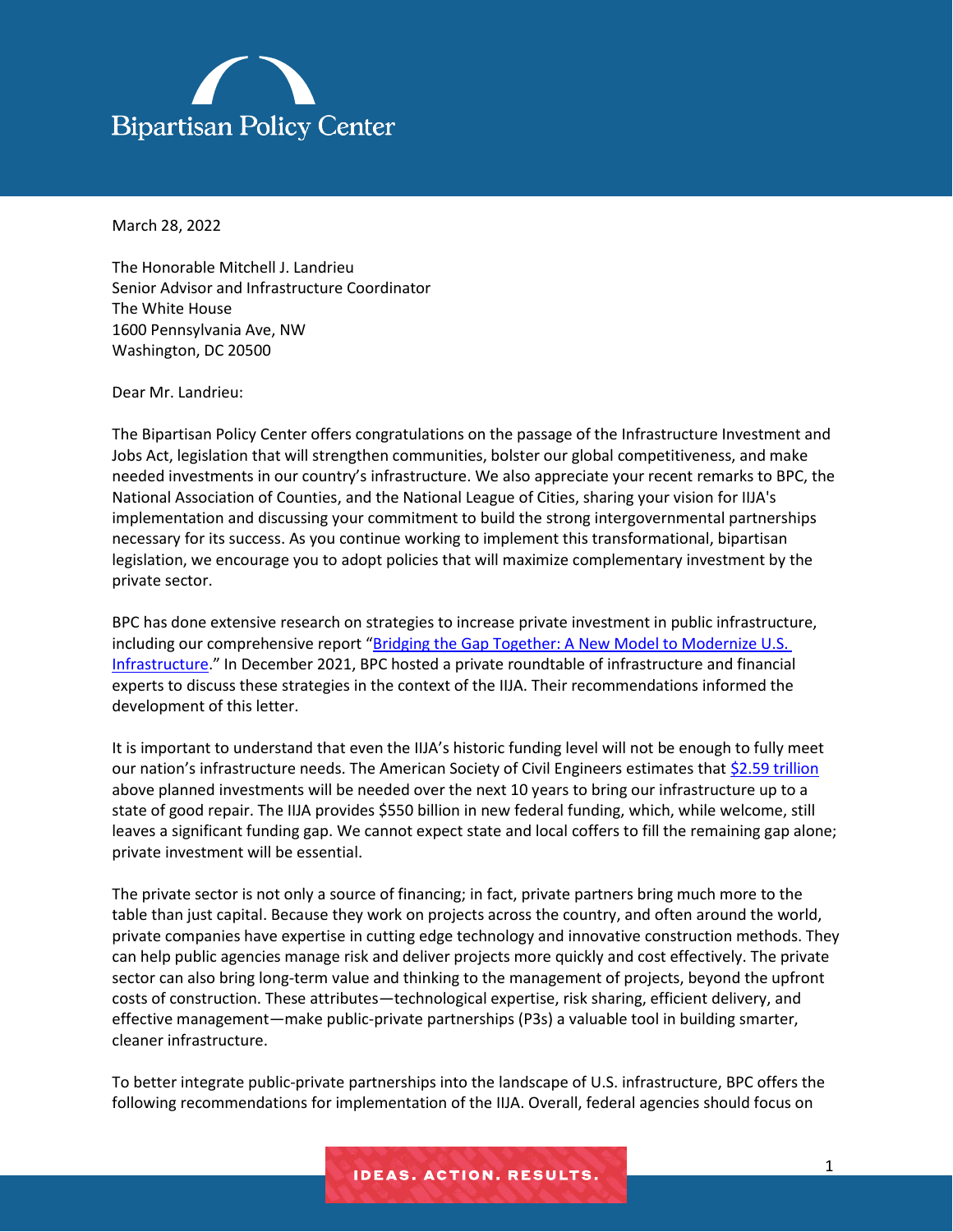clarity and flexibility: providing clear guidance to state and local infrastructure agencies while at the same time allowing them the flexibility needed to work with private sector partners to deliver needed projects.

## **Recommendations for Competitive Grant Programs**

With \$200 billion available for competitive grants, the criteria used to evaluate applications will be critical to determining which projects move forward. BPC recommends that, to the extent possible within statutory guidelines, grant programs be designed to deliver priority outcomes, such as long-term maintenance, innovative technology, and affordability, and to encourage collaboration with the private sector.

- 1) Long-term maintenance. The federal government should use the new grant programs in the IIJA to break the cycle of deferred maintenance that has led to crumbling roads, bridges, and water systems. Evaluation criteria for these programs should reward applicants who can demonstrate a commitment to maintenance and repair throughout a project's full lifecycle. This is a common benefit of P3s; unlike conventional projects where repair funds may or may not be forthcoming in public budgets, P3s often contractually obligate the private partner to maintain the project in a state of good repair. Given the amount of infrastructure expected to be built using IIJA funding, locking in state-of-good-repair requirements at the outset will help to prevent infrastructure crises down the road.
- 2) Innovative technology. The new research programs in the IIJA, such as ARPA-I and water technology grants, are important vehicles to spur new partnerships with the private sector to develop and deploy new technologies, conduct real-world tests, and pursue regulatory approvals to allow infrastructure owners to deploy these new technologies with confidence. The U.S. Department of Transportation has already recognized the value of public-private partnerships in delivering these results: USDOT's [Innovation Principles](https://www.transportation.gov/priorities/innovation/us-dot-innovation-principles) commit the department to "embrace public private partnerships that share risk, foster purpose-driven innovation and protect the interests of the public, workers, and communities." Other agencies implementing the IIJA should follow suit. However, without additional incentives, state and local governments may avoid incorporating the latest technologies into infrastructure projects due to lack of expertise, risk aversion, or upfront cost—barriers that partnerships with the private sector can help to overcome. For the IIJA to meet the administration's goal of not merely building back, but building back better, evaluation criteria should reward project sponsors for incorporating the latest technologies, particularly those that will yield cleaner, smarter, safer, and more resilient infrastructure.
- 3) Affordability. The goal of providing underserved communities with affordable access to safe and high-performing infrastructure is a goal reflected across programs in the IIJA. Despite concerns over fees, tolls, and other revenue options commonly used to repay a private partner in a P3 contract, well-structured P3s can enhance long-term affordability for infrastructure users. For example, [P3s in the water sector](https://bipartisanpolicy.org/report/safeguarding-water-affordability/) have helped struggling drinking water and wastewater systems contractually transfer system operating risks, improve service at lower cost and secure needed capital improvements for aging infrastructure. With their economies of scale, up-to-date technologies, and efficient practices, private companies can bring savings in long-term operation and maintenance that ultimately help relieve the burden on infrastructure users. To the extent that affordability is considered in the evaluation of project proposals under the IIJA, agencies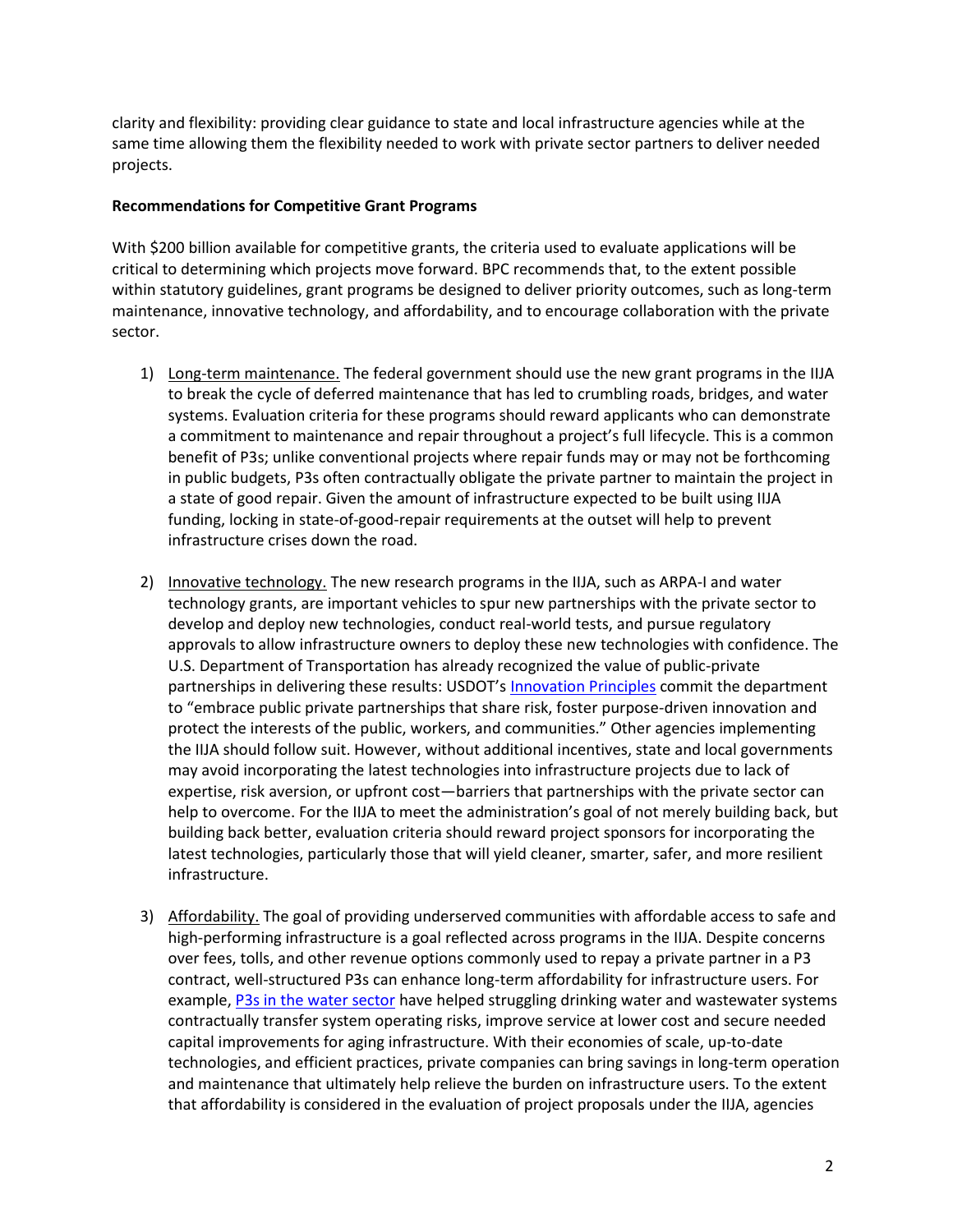should not look simply at whether fees or tolls are proposed, but rather at user costs over the asset's full lifecycle, in relation to the benefits received.

## **Cross-cutting Recommendations**

Though they represent a significant investment, competitive programs are only a fraction of the funding available in the IIJA. Federal agencies should work proactively with state and local governments to ensure that all projects, not just those funded with competitive grants, meet high standards for future performance. The IIJA contains resources for technical assistance and new guidance on project development that should be leveraged to improve project decision-making across the board. When fully implemented, these resources should enable public agencies to develop a project pipeline, i.e., a set of projects which are expected to be available for private investment in the future. Lack of such a pipeline is currently one of the biggest barriers to increasing private investment in U.S. infrastructure. The IIJA has the potential to turn this situation around, using the programs and tools described below.

- 1) Technical assistance. One of the biggest barriers to partnering with the private sector is lack of capacity at state and local agencies, particularly in smaller communities and rural areas. Though project pre-development may not be as exciting as a groundbreaking or project opening, decisions made in pre-development determine critical features like scope, budget, and delivery method, all of which influence the ultimate success of the project. Federal agencies can drive better outcomes by helping state and local agencies navigate these difficult issues, and the IIJA provides new resources for that purpose. USDOT's Build America Bureau is directed to provide additional support to rural communities for project planning and development, including identifying opportunities for private financing and project bundling. BPC recommends that federal agencies prioritize these technical assistance programs for early implementation so that states and localities can use the lessons learned throughout the remaining years of the IIJA.
- 2) Value-for-money analysis. Value-for-money (VfM) analysis looks at the life-cycle costs of a project under various delivery approaches to determine which approach would deliver the best value to the public agency over the full life of the asset. The IIJA requires that any transportation project proposed to be delivered as a P3 must have had a VfM or a similar comparative analysis done, as must any project over \$750 million seeking financing from the Transportation Infrastructure Finance and Innovation Act or Railroad Rehabilitation and Improvement Financing programs. To ensure that all projects are making the most cost-effective use of federal funds, federal agencies should encourage recipients of federal funds to conduct a VfM or comparable analysis for all major projects. Greater use of VfM analysis will encourage state and local agencies to consider alternative delivery approaches throughout their programs, leading to additional efficiencies. USDOT's Build America Bureau has extensive resources available on how to conduct VfM analysis, and federal agencies should be prepared to work with state and local agencies to build their capacity to complete meaningful studies without unduly delaying projects.
- 3) Asset Concession and Innovative Finance Program. The IIJA provides \$20 million annually to USDOT for grants to states, localities, and tribal governments to build organizational capacity or retain expert services to identify, analyze, and plan potential P3 projects. This program has the potential to significantly enhance the ability of public sector agencies to partner effectively with the private sector. In developing guidance for this program, USDOT should encourage public agencies to seek support as early in the project development stage as possible. The earlier the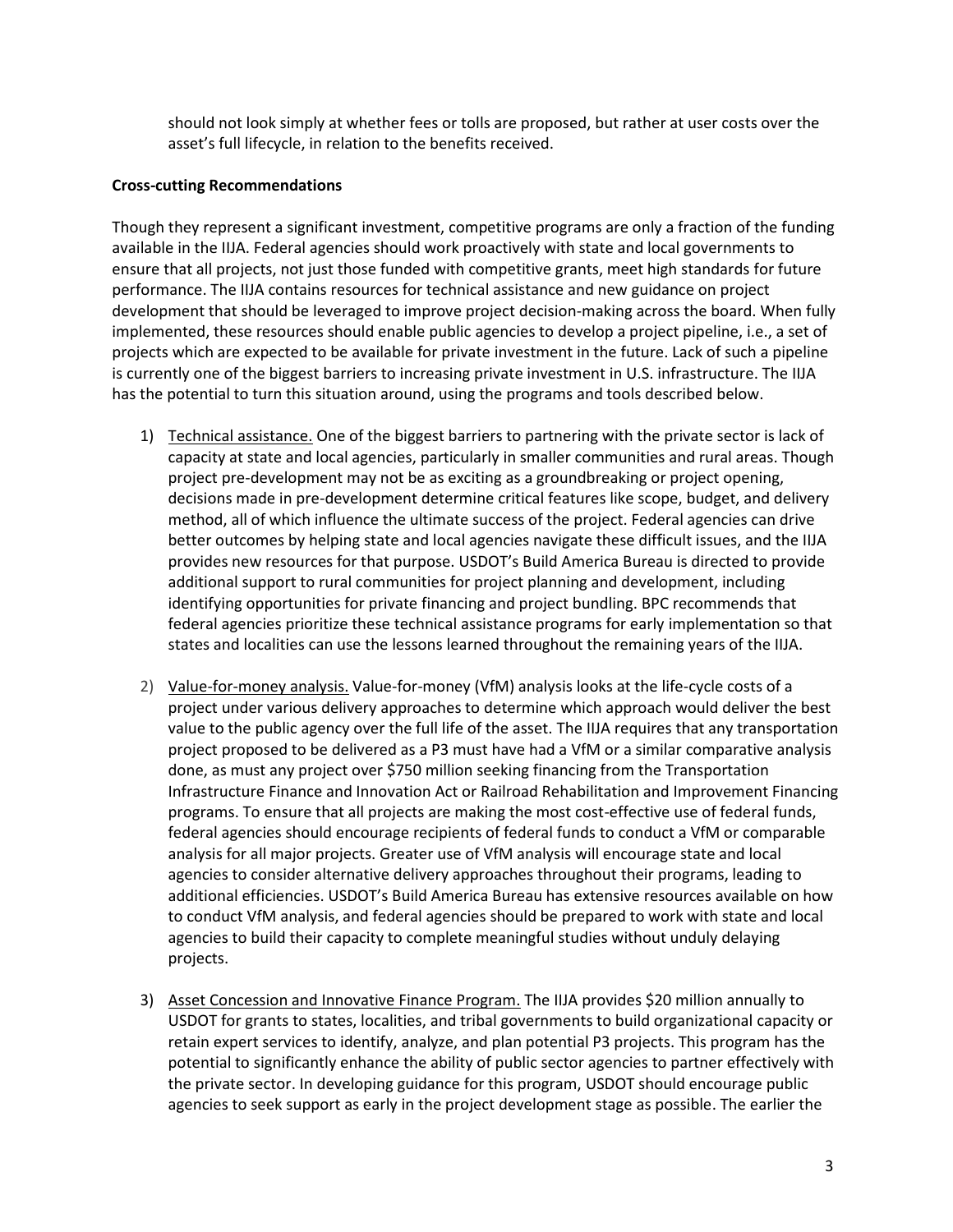private sector is brought into project discussions, the better the outcome will be. Regarding expert services, BPC recommends that USDOT develop a pool of on-call expert advisors who have been vetted, meet certain professional criteria, and can be tapped as needed to provide assistance to public agencies.

4) Permitting process improvements and authorities. Permitting risk (i.e., the risk that a project will be delayed during the permitting and environmental review process) has been a significant barrier to the entry of private capital into public infrastructure. In recent years, finding ways to fast-track federal permitting and environmental reviews, while upholding longstanding environmental protections, has been a key bipartisan objective. The IIJA continued in this spirit by (1) creating the Interagency Infrastructure Permitting Improvement Center within USDOT, tasked with improving interagency coordination on environmental reviews and permits to expedite major transportation projects; (2) permanently authorizing the Federal Permitting Improvement Steering Council and further empowering it to serve as a federal center for excellence on permitting and hub for interagency coordination; (3) expanding use of the online [Permitting Dashboard](https://www.permits.performance.gov/); and (4) codifying "One Federal Decision." The administration can save time and money, attract private capital, and advance its decarbonization objectives by judiciously aligning these new procedures with previous permitting initiatives, guidance, and regulatory rulemakings; prioritizing full transparency with the public; providing needed training, support, and resources to agency staff to ensure new procedures are successfully implemented; and ensuring, in all actions, that opportunities for public engagement are not jeopardized or overlooked.

The IIJA offers an unprecedented opportunity to improve the way infrastructure projects are developed, funded, and delivered and to bring the U.S. into the global infrastructure marketplace. The IIJA can also be the catalyst for advancing inclusion for small and disadvantaged businesses, not only among construction companies and materials suppliers, but also in the financial sector. With the right outreach and support, the IIJA will enable many more small, minority, veteran, and women-owned firms as well as firms owned by individuals with disabilities to scale up their participation in infrastructure delivery and finance.

Federal agencies must seize this opportunity by actively embracing partnerships with the private sector and encouraging recipients of new funding to do the same. The historic level of funding in the IIJA should not obscure the fact that the public sector cannot meet the nation's infrastructure needs alone. Following these recommendations will incentivize state and local agencies to work with the private sector and give them the knowledge they need to do so effectively.

BPC stands ready to support the administration in these efforts. We intend to work with partners across all levels of government to raise awareness of the necessity for the public and private sector to work together as the IIJA is implemented. Such partnerships will help deliver on the promise of the IIJA to build the infrastructure America needs to meet our future challenges. Thank you for all that you are doing to advance this important goal.